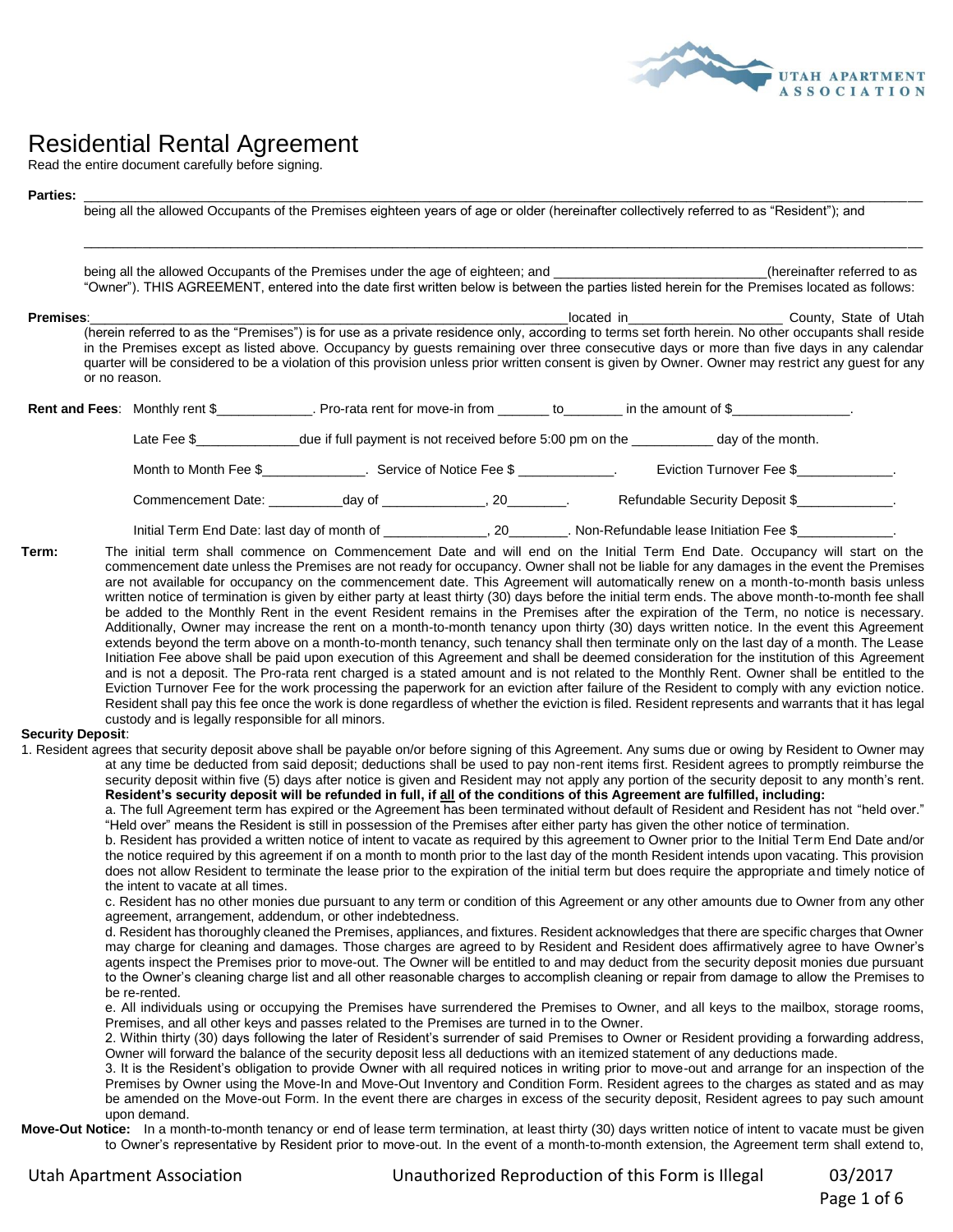and the rent shall be paid through the last day of the calendar month; in other words, the last month's rent must be a full month without any prorating (unless otherwise agreed to in writing by Owner). This lease may only terminate on the last day of a month unless otherwise provided by law, stated herein, or by written agreement with Owner. Owner is only obligated to give a thirty (30) day notice during the lease term and a fifteen (15) day notice on a month to month tenancy.

- **Subordination**: This Agreement as executed is subordinate to the mortgage or mortgages financing the Premises, which are of record or may become of record during the term of this Residential Rental Agreement and subject to the provisions of any regulatory agreement with any Housing Authority and others that burden such property. Resident agrees to be the tenant of a new landlord or owner of the Premises upon such new owner's acquisition of the Premises and agrees that foreclosure by a mortgagee shall not void this Agreement.
- **Credit Checks**: Resident agrees that Owner may conduct background, criminal history, and credit checks at any time after application, during the term of this Agreement or thereafter so long as Resident has an outstanding balance due to Owner. Resident grants consent to Owner and its agents to disclose information about Resident so long as Resident has an obligation under this agreement.
- Government: In the event the Premises are condemned or access is restricted as a result of any type of governmental action or damage to the Premises, Owner shall not be liable for any damages to Resident including alternate housing, damage to personal property, replacement of personal property, and/or any other consequential damage. Such action may include any action by any governmental agency or entity including but not limited to: health departments, division of environmental quality, fire departments, police, zoning departments, etc. If the action is taken, tenant shall be relieved of rental obligations effective the date that access is restricted or prevented **unless** the cause of such governmental action relates to actions of Resident, its guests, or occupants. In the event this agreement is terminated pursuant to this provision, Resident shall be responsible to take all steps necessary to have its contents immediately removed at Resident's expense.
- Notices to Owner: In the event Resident determines to utilize the provisions of the Utah Fit Premises Act, notice as required by that Act shall be delivered in writing to Owner at the address below. If there is an on-site management office, notices may be delivered at such office during normal business hours. Provisions of the Utah Fit Premises Act may be found in Utah Code 57-22 or at www.le.utah.gov
- **Release of Resident:** Resident will not be released on grounds of voluntary or involuntary school withdrawal or transfer, voluntary or involuntary business transfer, loss of employment, marriage, divorce, loss of co-residents, bad health, problems with other tenants, or any other reasons, unless otherwise provided in this Agreement or mandated by law. Upon vacating prior to the expiration of the term, this Agreement shall remain enforced in full, with all monies and future rent (later of through the end of the initial term or required notice period) immediately due and payable. In the event Resident files a bankruptcy and fails to accept this lease through the bankruptcy and remains in the Premises, this Agreement shall be deemed to be a tenancy at will with rent payable daily and calculated at the current monthly rate divided by 30, all other obligations shall remain in effect.
- **Rules and Regulations:** Resident, its guests and other occupants shall comply with all written rules and regulations, which shall be considered part of this lease. Such rules and regulations shall be available from Owner and Resident acknowledges receipt of such Rules and Regulations. Owner may make reasonable rule changes if made in writing and notice is given to all Residents. Resident agrees that the conduct of Resident, its guests or other occupants shall not be disorderly, boisterous or unlawful and shall not disturb the rights, comforts, or convenience of other persons. Resident shall be liable to Owner for damages caused by Resident, its guests or other occupants. Sidewalks, steps, entrance halls, walkways and stairs shall not be obstructed or used for any purpose other than ingress or egress. The Premises are to be used only as a residence and may not be used for any business. The Premises and other areas which are reserved for Resident's private use shall be kept clean and sanitary by Resident. Garbage shall be disposed of only in appropriate receptacles. All written rules may be enforced through Owner's representatives or agents and Resident shall hold same harmless for reasonable enforcement. Owner may regulate the manner, time and place of all parking. Owner may regulate, limit, or prohibit from the Premises and the areas owned by Owner the following: swimming pools, motorcycles, trampolines, swing sets, playground equipment, commercial equipment, non-residential materials, weight or workout equipment, bicycles, tricycles, skateboards, recreational vehicles, boats, trailers, inoperable vehicles, guest vehicles, guests who have lived or stayed in Resident's Premises, former tenants, and guests who, in the Owner's reasonable judgment, have been disturbing the peace or disturbing other persons, may cause a threat to other persons or who have or may be violating rules and regulations. The Owner, in its sole discretion may restrict or regulate the use and presence of cigarettes, cigars, pipes, e-cigarettes, vapers or any other smoking device or paraphernalia used for tobacco or any other substance. Smoking is prohibited on the premises without prior written authorization from the owner. Resident acknowledges the review of such rules and regulations and agrees to be bound by them. Such rules and regulations may be changed or modified at any time with thirty (30) days' notice to Resident. Resident agrees that all firearms are restricted from all the common areas, amenities and other areas controlled by Owner.
- **Premises Condition:** Resident has the right to inspect the Premises prior to signing this Agreement and Resident agrees that it has been given the opportunity to conduct whatever inspection of the Premises is needed prior to signing this lease. Resident acknowledges that the Premises have been inspected, are satisfactory in condition, and all existing damages have been acknowledged in writing by Owner. Resident by taking possession of the Premises evidences the fact that the Premises (including appliances, furnishings, and fixtures) are in clean, safe, sanitary, and in good-working condition and that any exception has been or will be delivered to Owner in writing within 48 hours of taking of possession of the Premises. Owner makes no warranty of any kind, expressed or implied, and relies upon the fact that Resident has inspected the Premises. Resident agrees to maintain the Premises, appliances, furnishings, and fixtures in good condition throughout the term of this Agreement (excepting normal wear and tear). Resident will return the Premises to the Owner in the same condition as when Resident moved in (subject to normal wear and tear). Resident agrees to make no alteration or repair to the Premises (including painting, wallpapering, stickers, new locks, etc.) without first obtaining the prior written consent of the Owner, which permission may be withheld for any or no reason- Resident shall be responsible for any damages as determined by Owner at any inspection as provided in this agreement, the addendums thereto and the rules and regulations. Payment must be made as provided in this agreement.
- **Repairs:** Resident agrees to request all repairs and services in writing from Owner's designated representative. Owner shall have the right to temporarily turn off equipment and interrupt utilities to avoid damage to property or to perform repairs or maintenance which require such interruption. In case of malfunctions of equipment or utility damage by fire, water, or other cause, Resident shall notify Owner's representatives immediately. Owner shall act with due diligence in making repairs; the lease shall continue, and rent shall not abate during such periods. Resident may not hire or allow any third party to perform work on the Premises without Owner's prior written approval (or as allowed by law). Resident is responsible for, and will reimburse Owner for, any damages or loss caused to the Premises while Resident is entitled to possession of the Premises. This includes, but is not limited to: damages caused by the negligence, carelessness, abuse or intentional misconduct of Resident, Resident's family, occupants, pets, guests or others. Resident shall indemnify Owner from any liability to any unapproved third party. Owner may assess costs for such damages when they occur. The intent is to require the Premises to be maintained in substantially the same condition as when Resident took occupancy. If the damage to the Premises, regardless of how caused, is substantial in the reasonable judgment of Owner, Owner may terminate this lease by giving written notice to Resident. Such termination due to damage may occur immediately if the Premises are uninhabitable. The costs of repairs, restorations and replacements shall be paid for by the Owner if rendered necessary by normal wear and tear. Otherwise, if such repairs, alterations or replacements are rendered necessary by the negligence, carelessness, accident or abuse of Resident and/or Resident's guests or other third parties, then all such costs shall be paid by Resident. Resident agrees to reimburse Owner for all such costs within five (5) days of notice. Such reimbursement shall be a priority payment over all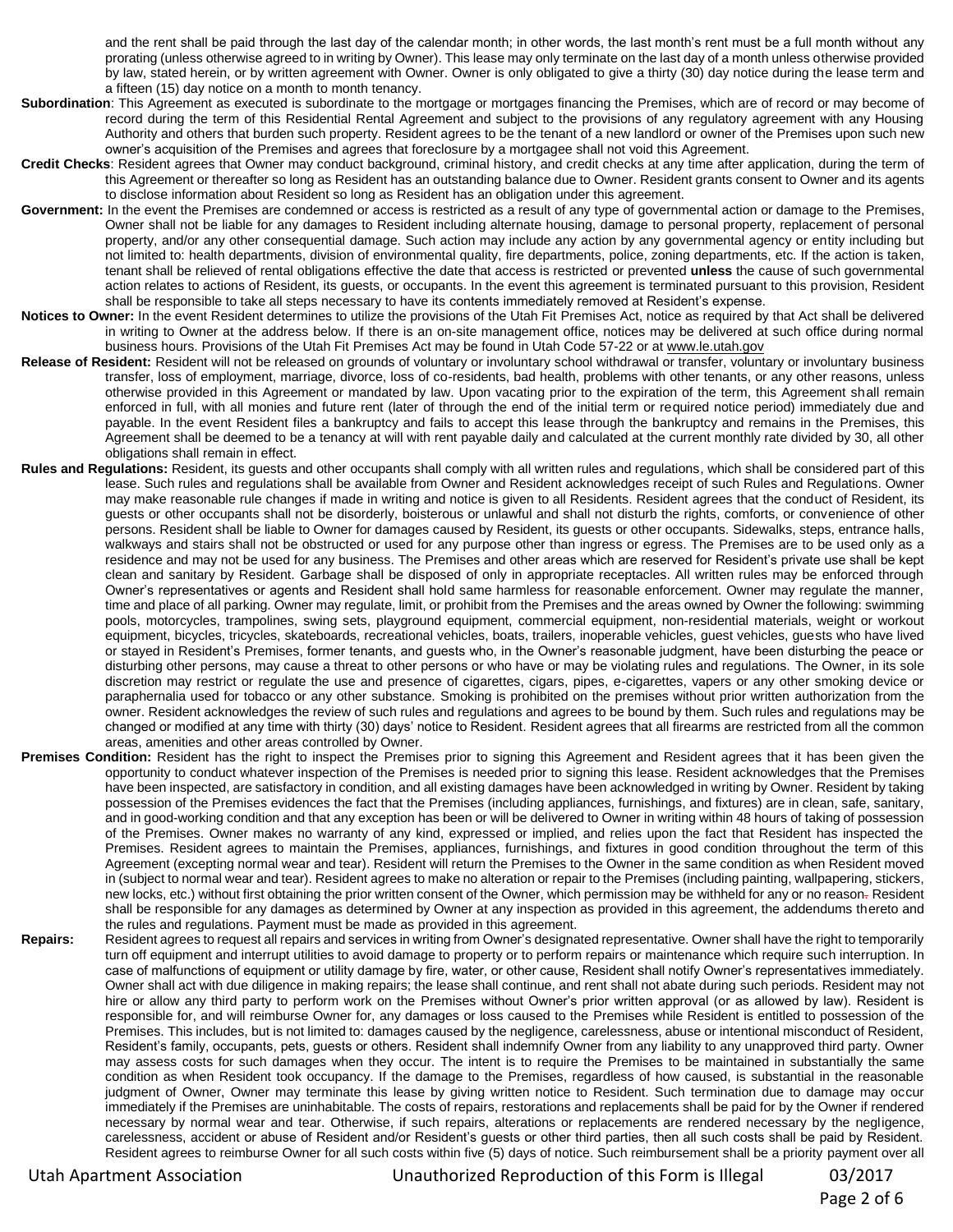other obligations of Resident to Owner. Owner may periodically deduct such costs from Resident's security deposit and Resident agrees to promptly reimburse security deposit to its original amount. It is agreed that Owner carries insurance for its own protection and that Resident is not a beneficiary of such insurance. None of Resident's rent is considered to pay for insurance. Resident shall be responsible to Owner for all costs of repair for damages as stated herein regardless of Owner's insurance. In the event Resident has complied with the Utah Fit Premises Act and is allowed to make repairs, Resident agrees that it will first obtain three independent estimates, utilize the lowest estimate and only use licensed and insured contractors to perform the repairs.

- **Right of Entry:** Unless otherwise restricted by law, Owner may enter the Premises during reasonable hours with or without notice in order to inspect, make repairs, provide general or preventive maintenance, replace filters, leave any notices and/or any other reasonable business purposes while Resident is present in the Premises. If Resident is not present at the Premises, then Owner will have the same right to make such entries by duplicate or master key. If, in Owner's opinion, there exists an emergency or a violation of this Agreement exists, Owner may enter without notice at any time for any inspection, repair, or to determine the condition or occupancy of the Premises. It is the intent of the parties hereto that this provision grant to Owner immediate access if Resident is in default of any term of this Agreement, immediate access if in Owner's sole opinion giving notice could change an investigation, and that this provision be interpreted with the existing law to grant as broad and timely access as possible and permissible. Any request for maintenance or repairs shall be deemed to give Owner authority to enter the Premises without requiring notice or further permission. Owner may secure the Premises at any time Owner deems, in its sole discretion, that the security of the Premises may have been compromised, including but not limited to: death of a Resident, incarceration or hospitalization of a Resident, usage of the Premises by non-residents, and protection of Owner's assets or security. Once either party has given notice of intent to terminate the lease, the Resident agrees to allow inspection of the Premises by potential new tenants provided Owner or its agent gives at least twenty-four hours' notice. However, such inspections shall not be of such a frequency to interfere with the peaceful enjoyment of the Premises by Resident.
- **Contamination:** Resident agrees to defend, indemnify and hold harmless Owner against any and all claims, actions, causes of action, demands, liabilities, losses, damages, and expenses of any kind, including but not limited to: attorney's fees and court costs, that may be made as against Owner (its officers, directors, employees, agents, managers, and affiliates) as a result of or arising out of the growth or proliferation of mold or mildew or other contaminations in the Premises. It is further agreed that such indemnification shall extend to the existence of any contamination of any type from any person or cause that is unknown to Owner. Resident further agrees that it will not cause, hire, or conduct any inspection or testing to be done in the Premises for any type of contamination but may request that Owner conduct such testing provided Resident prepays the costs of such testing. Owner shall have the right to retain the third party certified testing of its choice. The results of such testing shall be the property of Owner who shall only be obligated to disclose positive results exceeding the legal limits. Resident further agrees that Owner shall not be liable for any damages caused to Resident, Resident's guests, occupants, or any property within the Premises resulting from mold, mildew or any other contamination. Resident shall indemnify Owner from any liability relating to mold, mildew, or any other contamination resulting in damages to any person or property within Resident's Premises regardless of the source. Resident agrees to immediately notify Owner of the existence of any mold, mildew, or other contamination within the Premises. Failure by Resident to diligently inspect and notify Owner of mold or contamination issues will result in Resident being liable for the damages to the Premises caused by the mold or contamination.
- **Military Clause:** In the event Resident is or becomes a member of the Armed Forces on extended active duty and receives change of station orders to permanently depart the local area, then Resident may terminate this Agreement by giving thirty (30) days written notice as provided herein and by the Act. Resident may also utilize the Service members' Civil Relief Act (SCRA) to otherwise terminate the lease as provided by such Act. As required by the Act, Resident shall be required to pay rent for thirty (30) days after the notice is given with appropriate documentation. Resident agrees to furnish Owner a certified copy of his official orders which warrant termination of this Agreement. Permission for base housing does not constitute a permanent order. Other termination as provided under the SCRA will be allowed as provided by that Act.
- **Disability:** It is the policy of Owner to reasonably accommodate all handicaps and disabilities as defined under state and federal laws and as may be required under state and federal law. It is agreed that Resident shall notify Owner of any need relating to a disability or handicap (in writing if possible) to ensure the proper procedures are implemented to comply with existing laws. In the event Resident fails to notify Owner of any needed accommodation, Owner shall not be liable for damages suffered by Resident. It is agreed that Owner is under no obligation to accommodate Resident until proper notification with supporting documentation (if necessary) is provided to Owner.
- **Limited Liability**: Owner will not be liable for any damages or losses to person or property caused by any Resident or any other person including, but not limited to: any theft, burglary, assault, vandalism, or other crimes. Owner shall not be liable for personal injury or for damage to or loss of Resident's personal property (furniture, jewelry, clothing, etc.) unless caused by gross negligence of Owner. Owner shall not be liable to Resident for any type of damages from fire, flood, water leaks, theft, rain, hail, ice, snow, smoke, structural problems, environmental issues, toxins, mold or mildew, or contamination left by prior residents, explosions, interruptions of utilities, acts of God, or negligent behavior of Owner or its agents, unless such injury or damage is caused by gross negligence of Owner or its agents. **OWNER STRONGLY RECOMMENDS THAT RESIDENT SECURE RENTERS INSURANCE TO PROTECT AGAINST ALL OF THE ABOVE OCCURRENCES** and may require renter's insurance. Resident agrees to indemnify and hold harmless Owner and its representatives from any and all liability for actions or inactions of Resident which cause damage or injury to any party or person. Resident agrees that locks and latches are acceptable subject to Owner's duty to make needed repairs upon request of Resident. Upon payment of a reasonable charge, Resident shall have the right to require Owner to change (re-key) a door-lock for a fee. Resident may not place its own locks on the Premises or devices which prevent Owner entry. Resident shall pay for and replace smoke detector and/or carbon monoxide detector batteries as needed. If Owner's employees are requested to render services not contemplated in this Agreement, Resident agrees to hold Owner harmless for all liability regarding the same. Owner may provide security equipment for the purpose of protecting its property. However, Owner will not provide any security for Residents. Each Resident is responsible for its own personal security and the security of its property. It is acknowledged that the Premises have been occupied and used by other individuals and that Owner cannot represent what such persons have had or done within the Premises. Resident acknowledges that it will not hold Owner, its agents, or employees liable for prior actions within the Premises by other occupants or their guests, including such actions that may have unknown continuing residual effects on the Premises.
- **General: No oral agreements have been made**. Nor shall any oral agreements be allowed between the parties during the term of Resident's occupancy. This Agreement is the entire agreement between the parties and it may be modified only in writing signed by all parties except for reasonable rule changes or additions to the Owner's "Rules and Regulations." This Agreement integrates all previous agreements except those entered into concurrently. All of Resident's statements in the rental application were relied upon by Owner in executing this Agreement and any misinformation therein shall be considered cause for immediate termination by Owner of Resident's right of occupancy. **Resident may not withhold rent or offset against rent** except as specifically allowed and provided for by law. In the event of more than one Resident, each Resident is jointly and severally liable for each provision of this Agreement. In addition, each Resident shall be jointly and severally liable for any statutory damages accessed pursuant to state law, even if one Resident vacates the Premises appropriately. No Resident shall be released from this Agreement unless agreed to in writing by Owner. Liability under this Agreement continues until all occupants and Residents vacate or a new lease is signed. Resident shall not be entitled to interest on security deposits. All Residents' obligations are to be performed in the County where the Premises is located. Owner's past delay or non-enforcement of rent payment due date or any other provision hereof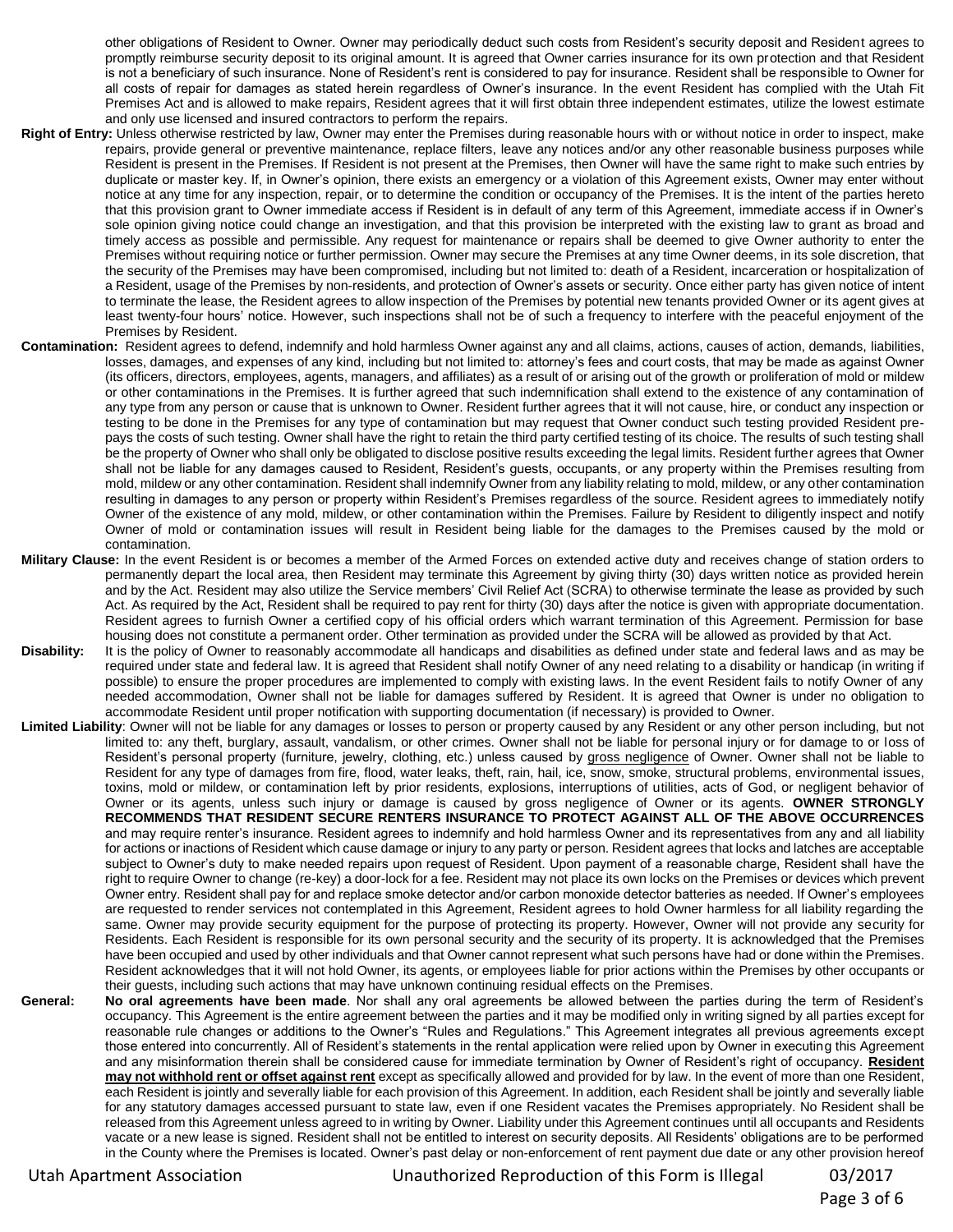shall not be a continuing waiver thereof under any circumstances. To enforce any breach or in any lawsuit involving statutory or contractual obligations of Owner or Resident, the non-defaulting party shall be entitled to recover costs of collection, attorney's fees, court costs, and all other costs from the defaulting party regardless of whether the matter is litigated or not. **All amounts past due and/or in any lawsuit the entire judgment shall bear interest from due date at the rate of twenty four percent (24%) per annum compounded daily until paid**. In the event that the resident fails to provide a forwarding address and the owner is unable to contact them to refund any portion of a deposit that is due to the tenant, the owner shall be entitled to charge a monthly holding fee of no more than one and one fifth of a percent (1.2%) of the original amount of the portion of the deposit due to the resident. Any clause declared invalid by law shall not invalidate the remainder of this Agreement. In the event Resident brings a claim against Owner or its agents with a state or federal agency, Owner shall be entitled to recover as against Resident any attorney fees and/or costs and damages for its time (including an hourly rate for Owner or its agent's time) if the agency fails to make a finding against Owner. This Agreement may not be assigned by Resident nor can Resident sub-let the Premises. In the event obligations under this agreement or its addendums is assigned to a licensed collection agency or attorney, a collection fee of forty percent (40%) of the debt/obligation assigned shall be added to the amount owed pursuant to the terms hereof and as allowed by law. By signing this Agreement, the Resident acknowledges and agrees that any Agent involved and the Principal/Branch Broker for any Property Management Company (the "Broker") are representing the Owner. As the Owner's Agent, they will act consistent with their fiduciary duties to the Owner of loyalty, full disclosure, confidentiality, and reasonable care. The Resident acknowledges that the Property Management Company and the Agent advise the Resident that the Resident is entitled to be represented by a real estate agent that will represent the Resident exclusively. The Resident further acknowledges and agrees that all actions of the Company and the Agent, even those that assist the Resident in performing or completing any of the Resident's contractual or legal obligations, are intended for the benefit of the Owner exclusively.

- **Miscellaneous:** Monthly **Rent is due on or before the first day of each month by 5:00 p.m. local time**. Rent paid after such date and time is delinquent. If all rent and other accrued fees are not paid on or before the date stated in Rent and Fees above, before 5:00 p.m. (Time determined by time at Owner's office), Resident agrees to pay a late charge as stated above. Any payment due must be paid before 5:00 pm on the due date or will be deemed paid late. Any check returned shall accrue the maximum charges as allowed by law which shall be in addition to the late fees. In the event, Owner determines to serve any notice upon Resident due to Resident's failure to pay rent or for Resident's violation of this Agreement, Resident shall be liable to Owner for the Service of Notice Fee stated above. Owner may without notice require payments in money orders or certified funds. Acceptance of personal checks is not required. Electronic payments are not deemed received if paid after service of an eviction notice. Owner shall be entitled to reject and return any funds paid electronically if done so within five (5) days after Resident gives notice in writing of such payment. Resident shall notify Owner in writing when paying electronically. **Any dispute in amounts due by Resident must be stated in a separate written notice provided to Owner and not merely stated on the face or rear of a negotiable instrument**. Such dispute must be mailed to the Owner at the registered agent's office or delivered to the address herein. As used in this Agreement, rent shall mean all obligations of this Agreement (and addendums) owed to Owner, including but not limited to: monthly rent, late fees, service fees, attorney fees, damages, month-to-month fees, court costs, pet fees, taxes, and security deposits. However, for accounting purposes only, payments shall be applied in the following order: first to damages, security deposits, late fees, services fees, month-to-month fees, other fees, court costs, attorney's fees, any and all other amounts due, and lastly to rent. The lease initiation fee provided herein shall be deemed to apply to the operational costs of Owner in preparation of documents, files, and such other costs incident to the leasing of the Premises to Resident. It is in addition to any application fee which may be charged. The Eviction Turnover Fee shall be deemed to compensate Owner for costs and time related to preparation of materials for an eviction. The above rental rate is for an unfurnished Premise. Resident's right to possession and all Owner's obligations are expressly contingent on prompt payment of rent. Use of the Premises by Resident is obtained only on the condition that the rent is paid on time. Payment of rent shall be an independent covenant and all monies received by Owner shall be applied first to non-rental obligations of Resident, then to the oldest amounts due, regardless of notations on checks. After the initial term above, at least thirty (30) days prior written notice is required for any rent increase unless stated otherwise herein. Each Resident does hereby grant to each of the other Residents herein the power to sign documents binding all of the Residents as it may pertain to this tenancy and this Agreement. By this Agreement each Resident herein grants a power of attorney to each other Resident to bind all Residents as it pertains to this Agreement, addendums, notices, and pleadings which relate to this tenancy, including the ability to accept service of process and give notices to Owner. Resident agrees that firearms and weapons are restricted from common areas and amenities.
- **Early Vacate:** If Resident does not fulfill the entire initial term (even if such failure is due to eviction by Owner), Resident shall be liable to Owner for the costs incurred by Owner as a result of the early termination. These costs are in addition to the other damages and rent (including future rent) that may be assessed pursuant to this Agreement. They may include, but are not limited to: leasing agent costs, advertising expenses, turnover expenses, and such other costs incidental to re-renting the Premises. If Resident vacates prior to the end of the initial term, all future rents under this Agreement shall accelerate and become immediately due. Resident shall additionally be responsible for damages, re-payment of concessions, and such other provisions as contained herein. It is agreed that an eviction notice shall terminate occupancy but NOT the obligations to pay rent under this Agreement. It is agreed that termination notices pursuant to an eviction due to non-payment of rent or nuisance shall not relieve Resident from obligations for future rent until such time as the Premises have been re-let or the expiration of the initial term whichever occurs first. Eviction at the end of a term shall still obligate Resident to pay for the time notice should have been given as required by this agreement for vacating the Premises.
- Rent Increases: If, during the lease term, taxes (non-property), utilities, governmental fees, or other common expenses paid by Owner increase in any year in excess of five percent (5%), Owner may increase Resident's monthly rental amount in a pro rata amount (formula to be determined by Owner) with thirty (30) days written notice. In addition, if any utility or governmental entity creates a new fee, tax, or assessment at any time during the tenancy, such amount may be assessed directly to Resident in a pro-rata amount as stated herein or as otherwise assessed by such entity. Business license fees may be directly passed on to Resident as they are imposed by any municipality. Payment of such amount is due five (5) days after Owner sends the billing. Owner may not assess Residents an amount greater than Owner is assessed. Owner may make any such assessments based upon a reasonable formula that requires one hundred percent of the new assessment to be paid by the Residents.
- **Default by Owner:** Owner agrees to act with diligence to: (a) keep common areas reasonably clean; (b) maintain fixtures, furniture, hot water, heating equipment; (c) remain in substantial compliance with accepted federal, state and local laws regarding safety and sanitation; and (d) make all reasonable habitability repairs subject to Resident's obligation to pay for damages caused by Resident, its guests, third parties, or other occupants.
- Resident Default: The following events shall constitute events of default: (a) failure to pay any rent, deposits or other amounts agreed to herein or any other sums due and owing by Resident to Owner pursuant to any terms of this Agreement and addendum; (b) failure to perform all or any part of this Agreement or a violation of this Agreement or any of the rules and regulations adopted by Owner or of any law; (c) Resident's abandonment of the Premises --abandonment is hereby agreed to mean Resident's absence from the Premises for fifteen (15) consecutive days without first notifying Owner in writing and with the rent unpaid and no reasonable evidence that Resident is occupying Premises other than items of personal belongings left in said Premises OR by vacating the Premises without providing appropriate notice; (d) violation by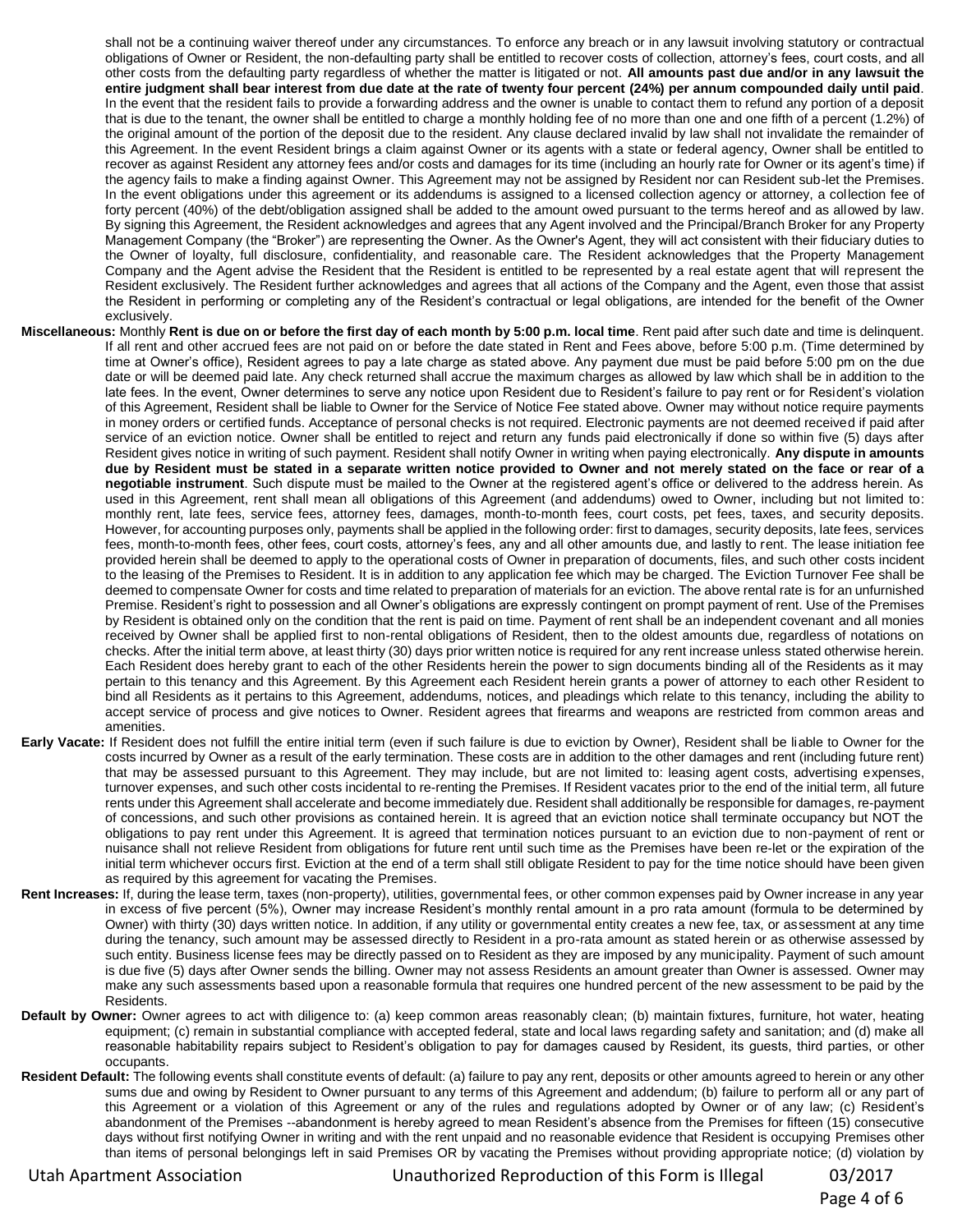Resident, an occupant, or any guest of any state, federal, or local law or ordinance including the violation of any such law by an occupant or resident while living in the premises regardless of where the violation occurs; (e) allowing the property to be named on any listing relating to sex offenders; (f) Resident agrees not to take any action which may jeopardize Owner's status within any good landlord program; (g) if Resident holds over and fails to vacate on or before the required move-out date (i.e., the end of current lease term, the end of the month or any renewal or extension period, or the move-out date agreed to by both parties) Resident shall be liable to pay rent for the hold-over period and to indemnify Owner and/or prospective Resident for damages including rental loss, lodging expenses and attorney's fees. Hold-over rent shall be immediately due on a daily basis and delinquent without notice or demand. Resident shall be liable to Owner for any and all costs incurred as a result of any breach by Resident. Notice of termination of housing assistance by any housing authority (if Resident's qualification included such assistance) shall be deemed a default of this Agreement and grounds for immediate termination and eviction.

- **Illegal Acts:** Resident may be evicted from the Premises without further notice or opportunity to cure for any illegal activity conducted by Resident, any occupant, or guest whether or not such activity is cited by a police authority. It shall be considered a breach of this Agreement for any Resident or occupant to commit a criminal act on the Premises or elsewhere while an occupant of these Premises. Prior undisclosed or unresolved criminal acts shall also be a breach. It is the responsibility of Resident to fully disclose all prior criminal activity, including but not limited to: convictions, pending charges, and plea bargains of all Occupants including minors. Resident has an affirmative duty to keep its Premises from being reported on any Sex Offender's list. Any such listing is grounds for immediate eviction.
- Lien By this Agreement, Resident grants to Owner a security interest in any and all property which is placed on the property of Owner pursuant to the Resident's occupancy of the Premises. This shall include any and all property in the Premises, storage areas, parking lots, common areas, or other Premises of Owner. The right to execute and take possession upon this security interest shall become effective upon any rent or fees being due and unpaid. Owner shall have the right to retain such property and utilize it to satisfy any monies due under this Agreement. Owner may file a security filing with any governmental agency as notice of this Lien. This security interest shall be deemed effective against all property in the premises and shall be in addition to the statutory Landlord's Lien. Owner may inspect the Premises at any time that there is an unpaid balance due for purposes of preparing an inventory of the secured items. Sale of items under this provision may take place with seven (7) days written notice to the last known address of Resident. Resident agrees to waiver of notice of the sale, to the sale being a public auction, to the sale taking place at a location determined by Owner within the State, notices to be posted at the location of the sale and listed in the electronic version of any paper within the State, and to be held at such time and day as determined by Owner.
- **Animals:** Resident may not keep, allow, or maintain animals of any kind on or near the Premises for any length of time without the prior written consent of Owner. For any violation of this provision, in addition to Owner's other remedies, Owner may charge and collect the sum of \$50 per day, per violation. All costs of cleaning, de-fleaing or other damage or loss suffered on account of a violation of this section shall be promptly paid to Owner by Resident. Violation of this provision will allow Owner to commence eviction on the basis of nuisance without any further notice or opportunity to cure. Resident is required to get approval for any companion or service animal **PRIOR** to the animal coming onto the Premises. Failure to obtain prior approval is a significant violation of this agreement which shall allow for immediate eviction. Owner may create and maintain such rules, restrictions and regulations relating to animals as Owner, in its sole discretion as it determines appropriate.
- **Tax Pass-Through:** Owner may pass through to Resident a pro-rata amount of the property taxes assessed against the entire Premises. Such amount shall be billed monthly and be deemed to be part of the rent due each month. Owner shall inform Resident of the assessment at the commencement of the term (or may commence such assessment at any time with thirty days' notice) and may increase such assessment upon thirty (30) days written notice. Owner may utilize any such formula for pro-rating the tax assessment provided that the aggregate amounts billed to all Residents may not exceed the actual property tax for the entire property.
- Pests: It is acknowledged that most pest problems result from the actions or inactions of residents and that such problems often cannot be detected by owner. Resident acknowledges and warrants that any and all furnishings, clothing, food items, and other materials that are brought into the Premises or upon Owner's property are free from any type of pest infestation including but not limited to: bed bugs, mice, lice, and cockroaches. Resident warrants and represents that none of the items brought onto Owner's property or within the Premises have been exposed to such pests and that all such items have been inspected by Resident. Resident agrees that during its tenancy, it warrants to Owner that no infested items will be brought into the Premises or on Owner's property. Resident agrees that it will be responsible for all costs relating to removal, extermination, control, clean-up, and management of pests which are brought in by Resident, its guests, occupants, or others (intentionally or not). Resident further agrees to be responsible for all costs relating to removal, extermination, control, cleanup, and management of pests which exist or whose existence is supported by the actions or inactions of Resident, particularly issues relating to cleanliness and clutter of the Premises. Pests include but are not limited to: cockroaches, bed bugs, mice, ants, lice, and moths. Resident agrees to assist in enforcement of this provision by reporting to management any violations. Resident agrees to notify Owner immediately of any infestation or sighting of any pests within the Premises. Resident may hire any licensed and bonded pest control/extermination company to remedy such infestation but shall notify Owner prior to such company entering the Premises. All costs related to resolution of any pest problem shall be the responsibility of Resident. In the event it is necessary for Owner to obtain pest control for another unit, a whole building, or the entire community, Resident agrees that it will pay its pro-rata share of the costs relating to such pest control regardless of the source of the pest problem and shall be responsible for the full cost of the infestation. It is agreed and acknowledged that a pest problem may spread to other units. Failure to Resident to notify Owner and take appropriate action may result in additional units becoming infested. All costs relating to resolution any pest infestation that is caused or exacerbated by Resident shall be paid by Resident. These costs include but are not limited to: actual costs of pest control/extermination, loss of rents, replacement of infested/damaged materials, and any such other costs as may be incurred. Violation of this provision is grounds for eviction. Resident agrees that it shall hold harmless Owner from any and all damages relating to: pests within the Premises; extermination, control or clean-up of pests; damages to personal property from pests; and any and all other damages relating to pests, regardless of their source.
- Sale of Property: In the event Owner sells the Premises, Owner may terminate this lease with thirty (30) days written notice. Such notice may be given at any time after Owner has entered into a final earnest money agreement with a bonafide third-party purchaser. Resident agrees to allow inspection of the Premises by potential buyers provided Owner or its agent gives at least twenty-four hours' notice. However, such inspections shall not be of such a frequency to interfere with the peaceful enjoyment of the Premises by Resident.
- **Smoking:** Owner may restrict smoking altogether at any time. Resident waives any right to a cause of action for a nuisance pursuant to Utah Code 78B-6-1101(3) (smoke and second hand smoke) and holds Owner harmless for any damages relating to smoke. Resident acknowledges that it has been informed that smoke from outside the Premises or from adjoining Premises may drift into Resident's Premises. Resident specifically agrees to abide by the smoking policies of Owner which may prohibit smoking. This waiver shall apply to all residents, occupants, guests, and minors. Second-hand smoke is defined as a nuisance and may be a cause for eviction. Resident shall abide by any regulations promulgated by Owner regarding smoking. Furthermore Resident acknowledges that smoking damages the Premises and agrees to pay for any such damage.
- **Exterior Maintenance:** Resident shall be responsible to maintain the Premises including the exterior. It shall be the specific responsibility of Resident to maintain the sprinkling system and to care for and maintain the lawn and landscaping. In the event Resident fails to maintain the lawn and landscaping, Owner in its sole discretion may cause such to be maintained and shall be entitled to reimbursement from Resident for the costs incurred in such maintenance. Tenant shall be responsible for normal daily maintenance of the Premises and to keep the Premises clean and